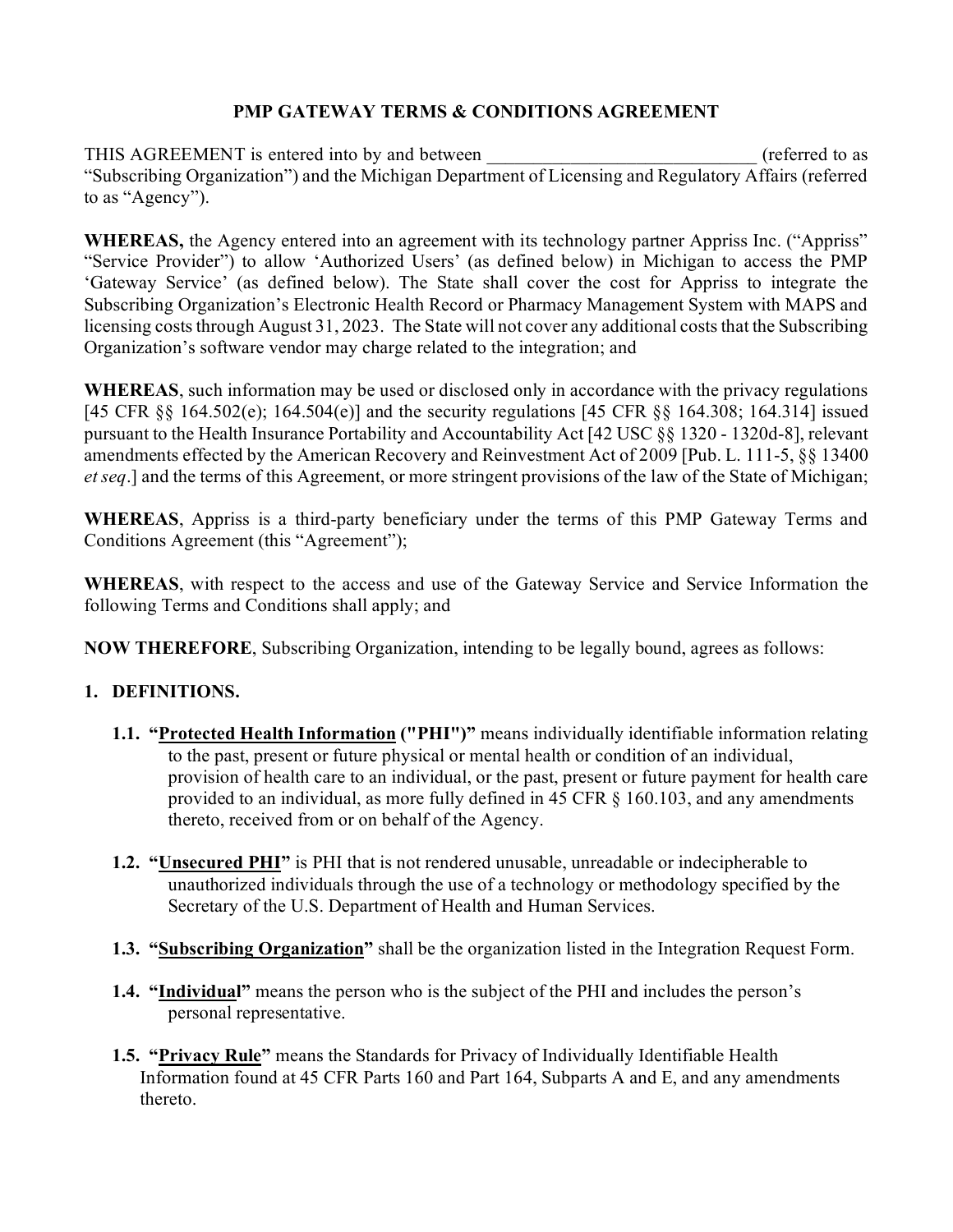- **1.6. "Affiliate"** means any entity that directly, or indirectly, is controlled by, is under common control with, or controls, a party. "Control" means the ownership of or exercise of voting control or direction over shares, securities or other voting instruments of such entity carrying fifty percent (50%) or more of the unrestricted voting rights, or ownership or exercise of other rights or powers entitling the holder thereof to direct, cause the direction of, or to manage the business of such entity.
- **1.7. "Analytics**" means information and analysis services provided by Appriss via the Gateway Service based, in whole or in part, on the PMP Data or other information. For clarity, Analytics does not include the PMP Data itself.
- **1.8**. "**Authorized Users**" means pharmacists or health care practitioners within Subscribing Organization's organization or health care entities that have a member or client relationship with Subscribing Organization, which is described in a valid agreement between such practitioners or entities and Subscribing Organization, and that, in accordance with the terms of this Agreement:
	- **1.8.1.** Comply with applicable Requirements;
	- **1.8.2.** Are validly licensed;
	- **1.8.3.** Are validly authorized by the Subscribing Organization to access PMP Data in accordance with applicable law;
	- **1.8.4.** Access or use PMP Data for health care decision-making related to such patient, in accordance with applicable law; and
	- **1.8.5.** Properly authenticate to the applicable PMP, as required, when seeking to query one or more state's PMPs.
- **1.9. "Confidential Information"** means non-public information. Confidential Information of Appriss includes, without limitation, the Gateway Service, all software provided with or utilized by the Gateway Service, the Analytics, and all algorithms, methods, techniques and processes related thereto. Confidential Information does not include information that: (a) was in the possession of, or was rightfully known by, the recipient without an obligation to maintain its confidentiality prior to receipt; (b) is or becomes generally known to the public without violation of this Agreement; (c) is obtained by the recipient from a third party having the right to disclose it without an obligation of confidentiality; (d) is independently developed by the recipient without reliance in any way on the Confidential Information; (e) under the Health Insurance Portability and Accountability Act (HIPAA) as may be amended from time to time, is protected health information (PHI), in which case the Subscribing Organization and the Agency agree to handle such health information in accordance with the terms of this Agreement; or (e) is not protected health information, as defined herein, but is defined under applicable law as personal data or personally identifiable information or the like, such as an individual's name and the corresponding social security number, driver's license number, or financial account number, in which case the receiving party agrees to securely maintain such personal data during the term of this Agreement and following its termination if such data is permitted to be retained, to not use or disclose such personal data except as permitted under the terms of this Agreement or as specifically authorized by the individual about whom such data pertains, and to comply with laws applicable to such personal data including but not limited to breach notification and disposal requirements.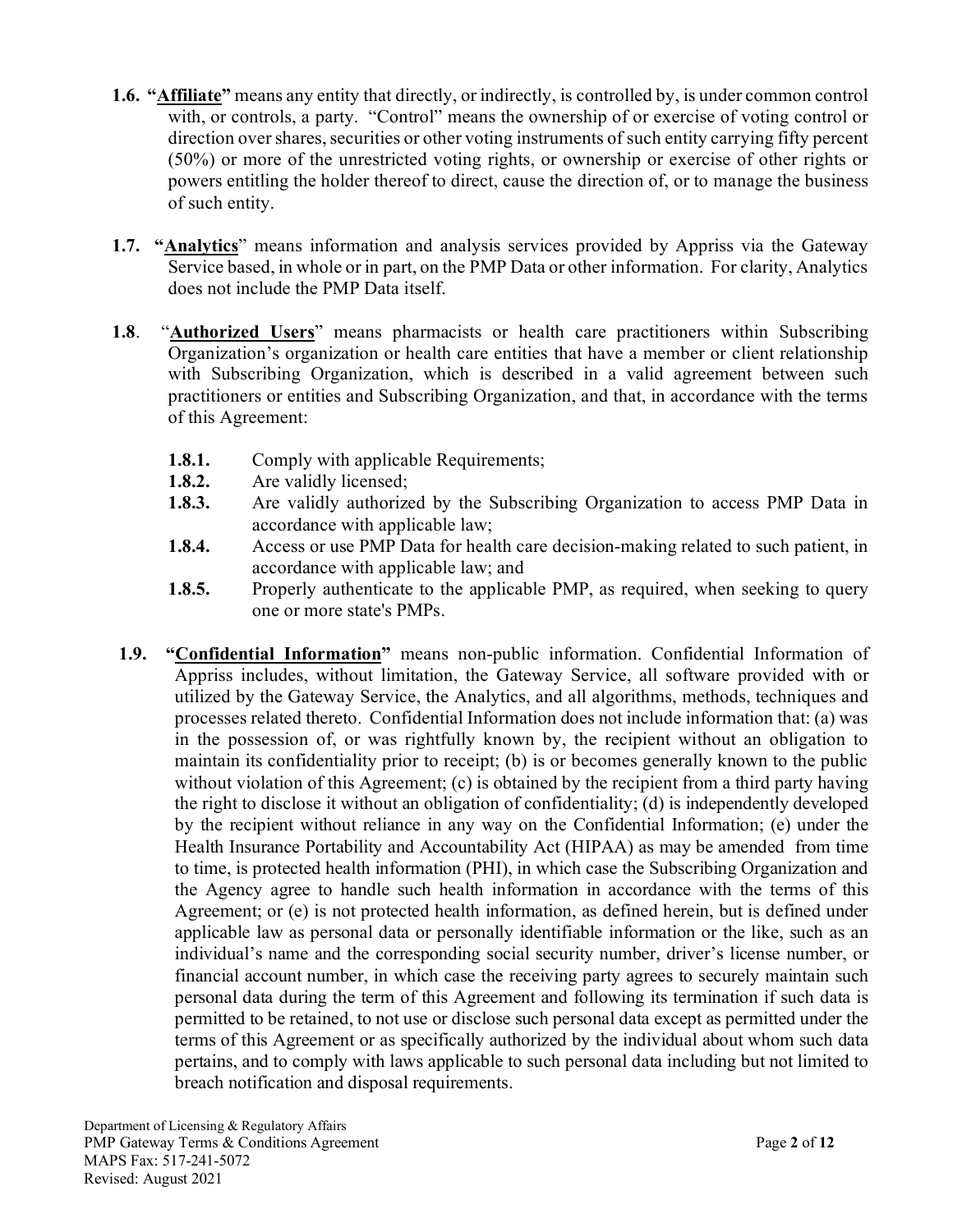- **1.10. "Documentation"** means the user, installation, technical, and training publications delivered by Service Provider as available in conjunction with the Gateway Service.
- **1.11. "Employee"** means an employee of each party, including contractors engaged to augment staff and/or perform duties traditionally performed by employees under such party's direct supervision.
- **1.12. "Gateway Service"** means a data communication service (including but not limited to an Application Programming Interface (API)), that is owned by Appriss and, in conjunction with Third Party Material(s), facilitates the transmission of requests for, and retrieval of, controlled substance prescription related services and information, including, as applicable, PMP Data from participating PMPs for authorized end users. The Gateway Service includes Third Party Material(s) that Appriss utilizes in connection with providing the Gateway Service.
- **1.13.** "**Michigan PMP**" means the PMP for the State of Michigan.
- **1.14.** "**NABP**" means the National Association of Boards of Pharmacy.
- **1.15.** "**PMP" or "PMPs**" means one or more state prescription monitoring programs that collect prescription drug dispensing information from entities such as pharmacies and permit users who meet applicable state-designated requirements to access such information.
- **1.16. "PMP Data"** means prescription history information maintained by PMPs.
- **1.17.** "**Requirements**" means applicable laws and/or rules established, from time to time, by a state related to its PMP including, but not limited to, PMP access or permitted use(s) of PMP Data, by the federal government, and/or rules issued by Service Provider related to the Gateway Service. "Requirements" may relate to one or more state PMPs, as the context requires.
- **1.18.** "**Service Information**" means data that is input, transmitted, or output via the Gateway Service, including but not limited to user data, search criteria, PMP Data, and Analytics, and any other controlled substance prescription related services provided by Service Provider.
- **1.19.** "**Third-Party Material(s)"** means any information, services, software, or goods provided, manufactured or created by any party other than Appriss and that Appriss licenses or utilizes with permission.

**2. Permitted Use.** The Subscribing Organization agrees that it shall not receive, create, use or disclose PHI or confidential information except as follows:

**2.1. Covered Functions.** To facilitate the transmission of PHI from the PMP to the Subscribing Organization in accordance with MCL 333.7333a.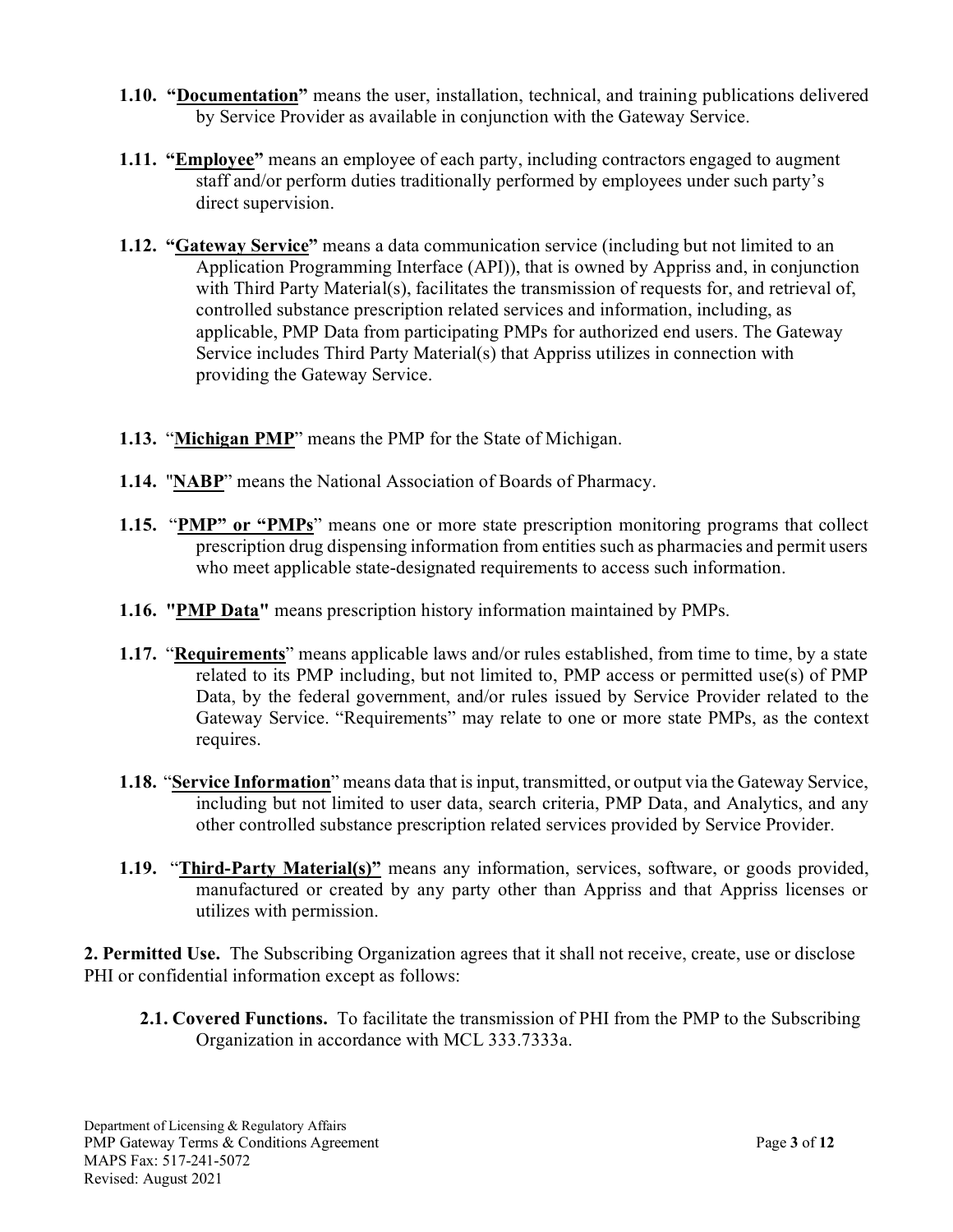- **2.2. Disclosure Restrictions.** If necessary for the proper management and administration of the Subscribing Organization or to carry out legal responsibilities of the Subscribing Organization. PHI may only be disclosed to another person/entity for such purposes if:
	- **2.2.1.** Disclosure is required by law; or
	- **2.2.2.** All uses and disclosures of PHI must be in compliance with privacy and security laws, MCL 333.7333a of the Michigan Public Health Code as amended, and Michigan Board of Pharmacy Administrative Rules 338.3162b-338.3162e as amended. Violations may result in criminal and/or administrative prosecution and penalties.

## **3. LICENSE AND USE RESTRICTIONS.**

- **3.1. License Grant.** Subject to the terms, conditions and restrictions set forth in this Agreement, the Agency (through its relationship with the Service Provider), grants to Subscribing Organization a limited, non-exclusive, non-transferable license to use the Gateway Service solely for internal use by Subscribing Organization and its Authorized Users. Any rights not expressly granted in this Agreement are expressly reserved. Use of the Gateway Service or Service Information constitutes the user's agreement to be bound by the terms of this Agreement. Subscribing Organization shall only use the Service Information to assist an Authorized User in his or her professional health care decision-making with respect to a specific patient encounter; provider, however, that Subscribing Organization agrees and acknowledges that under no circumstance shall the Service Information replace an Authorized User's professional judgment.
- **3.2. Restrictions.** Subscribing Organization shall not, or permit any third party to, directly or indirectly: (a) reverse engineer, disassemble, or decompile the Gateway Service or any portion thereof; (b) sublicense, rent, lease or otherwise transfer the Gateway Service, or any portion thereof; (c) use the Gateway Service for any third-party use including, but not limited to, training of third parties, facilities management, time-sharing, service bureau use, or data processing; (d) publish any results of benchmark tests run on the Gateway Service; (e) attempt to circumvent or render inoperative any usage restriction features contained in the Gateway Service; (f) remove, obscure, alter, or move Appriss' and its licensors' proprietary notices or other notices on the Gateway Service or Documentation; or (g) to modify or alter any scores, reports, or information provided via Analytics products.
- **3.3. State Determinations.** Subscribing Organization acknowledges that each state determines whether Authorized Users may access or utilize the state's PMP Data through the Gateway Service. Subscribing Organization agrees to provide the required information, affirmations, and agreements to Service Provider and/or the applicable state(s) so that the state(s) may make such determinations. Service Provider will provide any information it receives under this Section 3.3 to the applicable state(s). Further, the authorization granted by Service Provider when directed by a state PMP to enable Authorized Users to access or use the Gateway Service or Service Information does not constitute an endorsement by Service Provider or its licensors of such Entities or Users, or the services or products provided by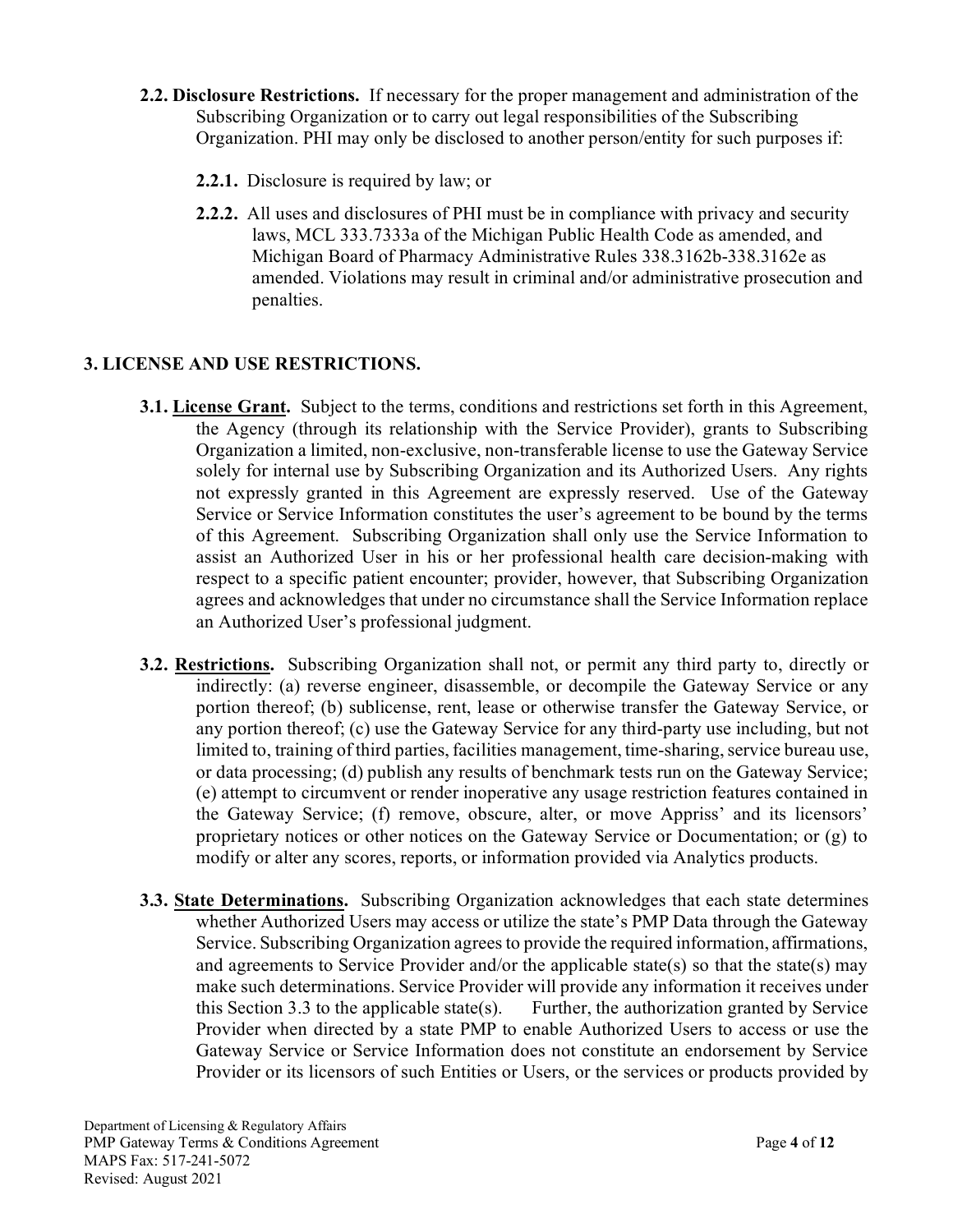such Entities or Users including, but not limited to, medical services, pharmacy services, or quality of care.

- **3.4. Access and Use Policies.** Subscribing Organization will maintain and enforce policies and procedures to limit access and use of the Gateway Service and Service Information as follows:
	- **3.4.1.** Only Authorized Entities or Authorized Users may access or use the Gateway Service;
	- **3.4.2.** Authorized Users may only access or use the Gateway Service and patient-related Service Information in accordance with the terms and conditions of this Agreement;
	- **3.4.3.** Subscribing Organization shall provide proper training to its Authorized Users on accessing and using the Gateway Service and Service Information;
	- **3.4.4.** Subscribing Organization shall ensure that Gateway Service and Service Information, and its systems used in connection therewith, are accessed and used in a secure manner in accordance with applicable law and the terms of this Agreement; and
	- **3.4.5.** Copies of said policies and procedures shall be provided upon request of a state or Service Providers.
- **3.5. Use of Service Information.** Subscribing Organization shall not, either directly or indirectly, itself or through any agents or third party: (a) request, compile, store, maintain or use the Service Information to build or enhance its own database or for any other purpose except to fulfill any applicable legal requirements in connection with a patient medical record or as permitted under this Agreement; or (b) copy or otherwise reproduce the Service Information.
- **3.6. Credentialing and Validation.** Subscribing Organization shall ensure that its credentialing and identity validation processes adhere to all applicable state and federal laws and rules and Requirements for credentialing and validation of the pharmacists or health care practitioners, their delegates, and entities or users who seek to access or use the Gateway Service or Service Information, and employees and contractors who do not provide patient care but who seek to access or use the Gateway Service. If state law prohibits health care practitioners' delegates from accessing the PMP or PMP Data, then the credentialing and identity validation processes of Subscribing Organization must prevent delegates from accessing the Gateway Service and Service Information.
- **3.7. Responsibility for Use.** Subscribing Organization shall be responsible if use of or access to the Gateway Service is improper or illegal or otherwise does not conform to the terms of this Agreement. Service Provider is not responsible for any access or use of the Gateway Service or Service Information by Subscribing Organization, Authorized Users, or any of Subscribing Organization's users, pharmacists, practitioners, employees, patients, affiliates, agents or contractors, or any state employees, agents, affiliates, or contractors.
- **3.8. Processes.** Subscribing Organization is responsible for adopting and enforcing reasonable processes designed to confirm Authorized Users and others comply with applicable law and Requirements to access, use, and maintain the security of the Gateway Service and Service Information. Subscribing Organization shall be responsible for its and its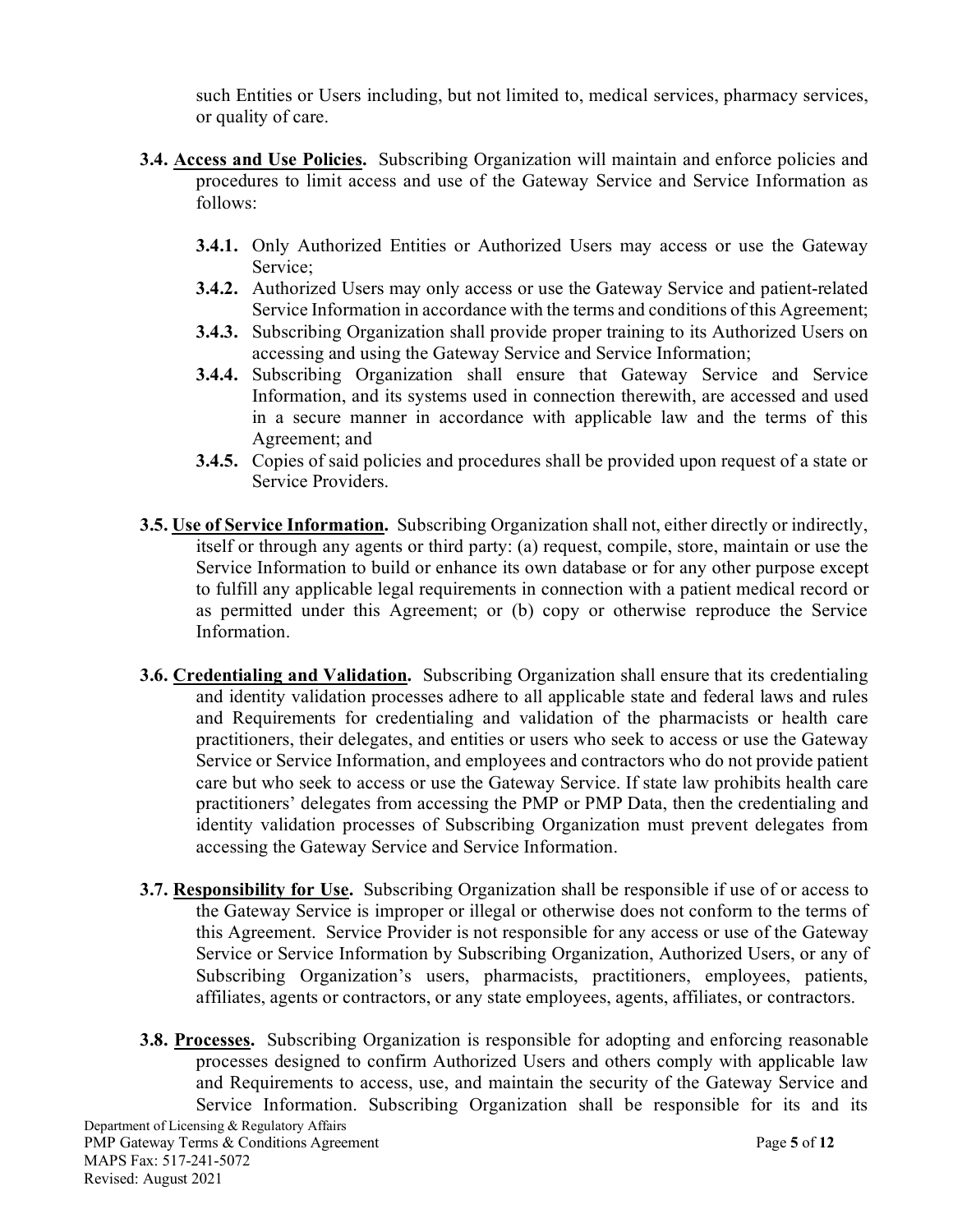employees', staff's, contractors', and affiliates' compliance with the terms of this Agreement.

- **3.9. Complaints.** Subscribing Organization agrees to promptly investigate all complaints and claims that a Subscribing Organization employee, agent, contractor, or affiliate failed to comply with laws or rules applicable to Service Information or failed to comply with any Requirement for access or use of the Gateway Service or Service Information. Subscribing Organization agrees to promptly report the results of its investigation to the Agency, Michigan PMP, and any requesting state.
- **3.10. Investigations.** Subscribing Organization is responsible for investigating all complaints and claims that an Authorized User failed to comply with laws or rules applicable to the Gateway Service or Service Information or any Requirement for access or use of Service Information. Subscribing Organization acknowledges that states may have the authority to investigate, take action, sanction, or discipline those who improperly access or use the Gateway Service or Service Information, including but not limited to Authorized Users. Subscribing Organization agrees to promptly report the results of its investigation to the Agency, Michigan PMP, and any requesting state.
- **3.11. Compliance with Law.** Subscribing Organization is responsible for compliance with all local, state, and federal laws and rules applicable to PMP Data, personally identifiable information, and health information organizations including, but not limited to, confidentiality, security, registration and licensure requirements.
- **3.12. Conduct.** Subscribing Organization, Subscribing Organization employees, agents, contractors, affiliates, and Authorized Users will not engage in unlawful, objectionable, or malicious conduct or activities related to the Gateway Service, the Gateway Service servers, or Service Information including, but not limited to, the transmission or distribution of viruses, computer worms, Trojan horses, malicious code, denial of service attacks, unsolicited commercial e-mail, or the like; the unauthorized entry to any other machine accessible via the Gateway Service; the unauthorized submission or transmission of data or material protected by a proprietary right of a third party; or the submission of otherwise objectionable information, material, or communications.
- **3.13. Documentation.** Subscribing Organization shall comply with all requirements specified in the Documentation concerning access to the Service Information and use or display of Service Information.

**4. Minimize Use of PHI.** The Subscribing Organization agrees that it will not request, use or release more than the minimum necessary amount of PHI to accomplish the purpose of the use, disclosure or request.

## **5. Unauthorized Disclosure and Incident Reporting and Remediation and Privacy and Security Breach Notification.**

## **5.1 Incident Reporting.**

**5.1.1.** Subscribing Organization shall report to Agency the following: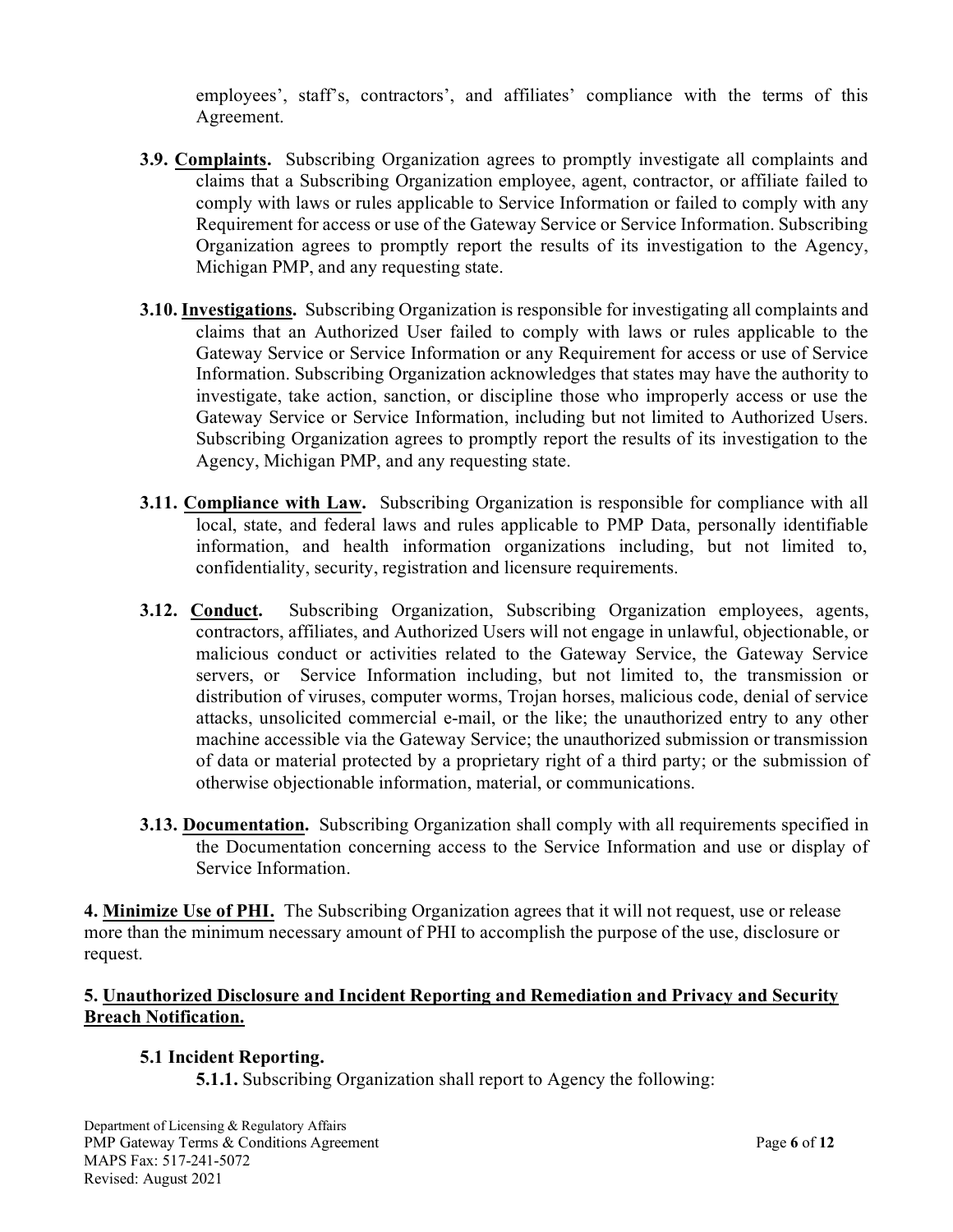- **5.1.1.1.** Any use or disclosure of PHI which is not in compliance with the terms of this Agreement or applicable law of which it becomes aware; and
- **5.1.1.2.** Any security incident of which it becomes aware. For purposes of this Agreement, "security incident" means the attempted or successful unauthorized access, use, disclosure, modification, or destruction of information or interference with system operations in an information system.
- **5.1.2.** Within 24 hours of discovery of a suspected reportable incident as described in 5.1.1 above, Subscribing Organization shall notify Agency of the existence and nature of the incident as understood at that time. Subscribing Organization shall immediately investigate the incident and within 72 hours of discovery shall provide Agency, in writing, a report describing the results of Subscribing Organization's investigation. The report shall be based on best available information known at the time. If the investigation is ongoing, the report should reflect that. The Agency may request updates to the report, and the Subscribing Organization will provide an addendum as soon as possible upon completion of the investigation. The report shall include:
	- **5.1.2.1.** What data elements were involved, the extent of the data involved in the incident, and the identification of affected individuals, if applicable;
	- **5.1.2.2.** A description of the unauthorized persons known or reasonably believed to have improperly used or disclosed PHI, or to have been responsible for the incident;
	- **5.1.2.3.** A description of where the PHI is believed to have been improperly transmitted, sent, or utilized, if applicable;
	- **5.1.2.4. A** description of the probable causes of the incident;
	- **5.1.2.5.** A description of the proposed plan for preventing similar future incidents, including ongoing risk remediation plan approval; and
	- **5.1.2.6.** Whether the Subscribing Organization believes any federal or state laws requiring notifications to individuals are triggered.
- **5.1.3.** Reporting and other communications made to the Agency under this section must be made to the Agency's Point of Contact:

Haley Winans, Specialist Michigan Automated Prescription System Bureau of Professional Licensing PHONE: 517-342-4797 EMAIL: [WinansH@michigan.gov](mailto:WinansH@michigan.gov) 611 West Ottawa – 3rd Floor Lansing, MI 48909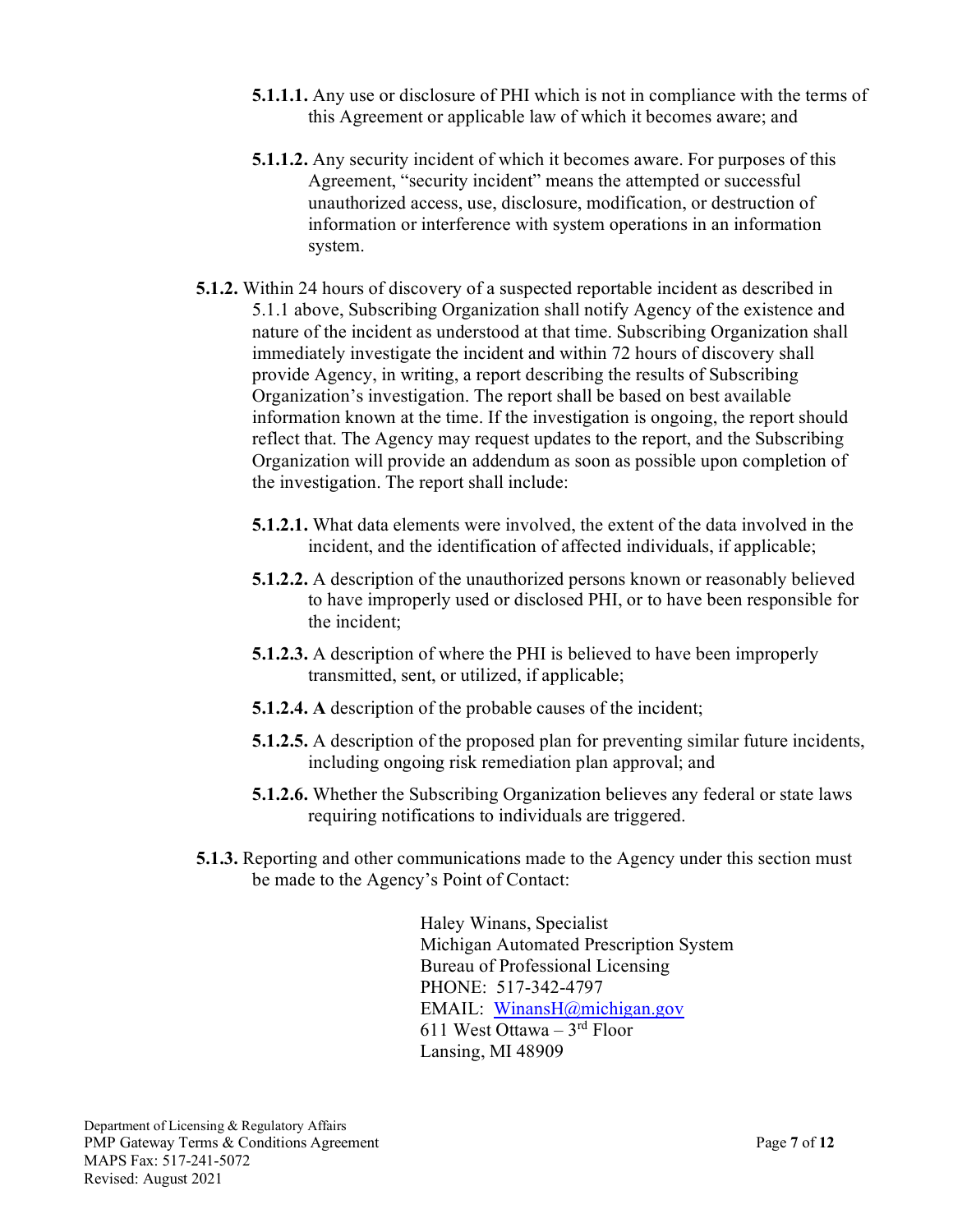- **5.2. Subscribing Organization Mitigation.** In addition, Subscribing Organization agrees to mitigate, to the extent practicable, any harmful effect that is known to Subscribing Organization of a use or disclosure of PHI by Subscribing Organization in violation of the requirements of this Agreement, and report its mitigation activity back to the Agency. Subscribing Organization shall preserve evidence.
- **5.3. Coordination.** Subscribing Organization will coordinate with the Agency to determine additional, specific actions that will be required for mitigation of the Breach, which may include notification to the individuals, entities or other authorities. Notifications, if any, will be made at the direction of the Agency.
- **5.4. Incident costs.** Subscribing Organization shall bear all costs associated with the incident involving PHI under its care, custody, or control that arises out of a material breach of the obligations under this Agreement. This may include, but not be limited to, costs associated with notifying affected individuals if required by law. It also may include, if required by law, the cost of investigation, remediation, and assistance to individuals including services such as a standard level of credit-monitoring such as AllClearID's standard service or other comparable service available to Michigan agencies under state term schedules.

**6. Subcontractor Obligations.** Subscribing Organization shall ensure that all of its subcontractors and agents are bound, in writing, by the same restrictions and obligations contained herein, including but not limited to the obligation to implement reasonable and appropriate safeguards to protect the information, whenever PHI is made accessible to such subcontractors or agents. The Subscribing Organization shall obtain Agency approval prior to entering into such agreements.

## **7. PROPRIETARY RIGHTS.**

**7.1. Ownership.** "Service Provider Property" means all of the following: (i) the Gateway Service, as described herein, the Analytics, and the Documentation related thereto (but excluding the PMP Data); (ii) any deliverables and/or work product developed while providing the Gateway Service or the Analytics; and (iii) enhancements, modifications or derivative works to the Gateway Service or the Analytics. Subject only to the licenses expressly granted in this Agreement, as between Service Provider and Subscribing Organization, the Agency and Subscribing Organization shall be the sole owner of all intellectual property rights in and to the Service Provider Property, regardless of whether perfected or recognized under applicable law. Third-Party Materials, including any enhancements, modifications, or derivative works, are and shall remain the exclusive property of Service Providers' suppliers or licensors. Service Provider may utilize all ideas, suggestions and feedback, or the like that Subscribing Organization provides to Service Provider or otherwise makes with respect to the Service Provider without any obligation to Subscribing Organization. To the extent that Subscribing Organization has or later obtains any intellectual property rights in and to the Service Provider Property, or any future enhancement or modification thereto or any part thereof, by operation of law or otherwise, Subscribing Organization hereby disclaims such rights, and assigns and transfers such rights exclusively to Service Provider, and agrees to provide reasonable assistance to Service Provider to give effect to such assignment and to protect, enforce and maintain such rights.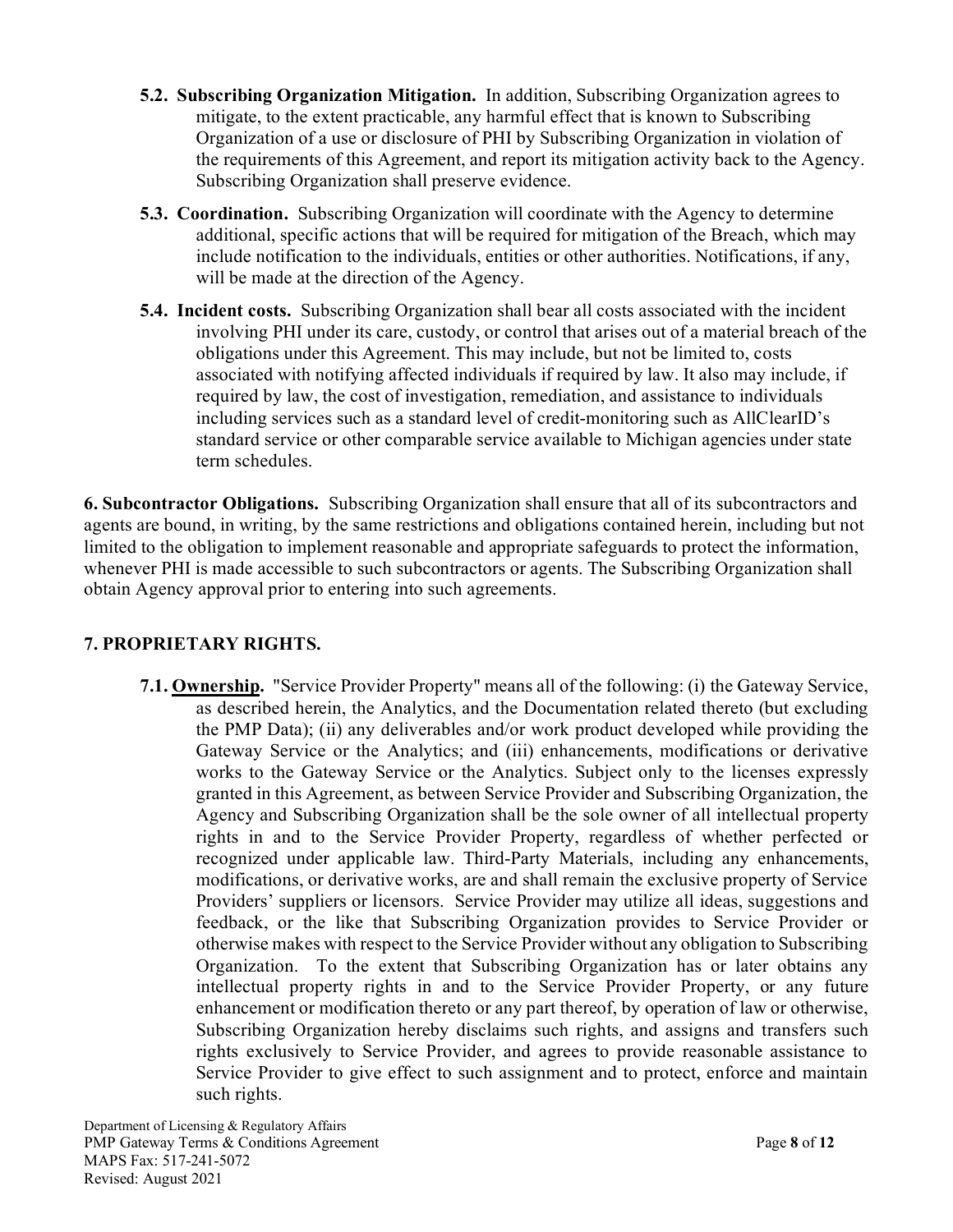- **7.2. Protection of Confidential Information.** Each party may furnish the other party with Confidential Information. Neither party shall (a) directly or indirectly disclose or cause to be disclosed, or otherwise transfer any Confidential Information of the other party to any third party; or (b) utilize Confidential Information for any purpose, except as expressly contemplated by this Agreement, or otherwise authorized in writing by the other party. Each party will limit the disclosure of the other party's Confidential Information, to Affiliates and Employees with a need-to-know and who have been advised of and have agreed in writing to maintain the confidential nature thereof, or third party consultants with a need-to-know and who have been contractually obligated to maintain such confidentiality through signature of a written nondisclosure agreement acknowledging the non-disclosure obligations of this Agreement; provided, however, that Subscribing Organization will obtain Appriss' prior written consent before disclosing any Appriss Confidential Information to any third party. Each party shall provide the other party with copies of any such nondisclosure agreements upon written request. Each party shall be liable for any breach by any Employee, Affiliate, or third party consultant of the confidentiality obligations contained herein.
- **7.3. Required Disclosures.** In the event a party is required under applicable law, rule, regulation, court or administrative order to disclose Confidential Information, as defined in section 1.9, of the other party, the first party shall use commercially reasonable efforts to: (a) give at least ten (10) days prior written notice of such disclosure to the other party; (b) limit such disclosure to the extent possible; and (c) make such disclosure only to the extent so required.

**8. WARRANTIES.** THE AGENCY MAKES NO REPRESENTATIONS OR WARRANTIES OF ANYKIND, EITHER EXPRESS OR IMPLIED, WITH RESPECT TO THE GATEWAY SERVICE OR THE SERVICE INFORMATION, OR ANY SUPPORT OR OTHER SERVICES PROVIDED BY APPRISS INCLUDING, WITHOUT LIMITATION, ANY IMPLIED WARRANTIES OF MERCHANTABILITY, FITNESS FOR A PARTICULAR PURPOSE OR NONINFRINGEMENT, AND APPRISS EXPRESSLY DISCLAIMS ANY SUCH WARRANTIES. APPRISS DOES NOT WARRANT THAT: (a) THE GATEWAY SERVICE WILL OPERATE UNINTERRUPTED; (b) ALL GATEWAY SERVICE ERRORSCAN BE CORRECTED; (c) THE GATEWAY SERVICE MEETS ALL OF SUBSCRIBING ORGANIZATION'S BUSINESS REQUIREMENTS; OR (d) THE PMP DATA IS COMPLETE, ACCURATE OR ERROR-FREE. SUBSCRIBING ORGANIZATION ACKNOWLEDGES THAT IT HAS ASSESSED FOR ITSELF THE SUITABILITY OF THE GATEWAY SERVICE FOR ITS REQUIREMENTS. SUBSCRIBING ORGANIZATION ACKNOWLEDGES AND AGREES THAT PMP DATA IS PROVIDED BY THE PMPs. NEITHER APPRISS NOR ITS LICENSORS SHALL HAVE ANY LIABILITY IN THE EVENT THAT A PMP DENIES SUBSCRIBING ORGANIZATION'SREQUEST TO ACCESS PMP DATA OR REVOKES SUBSCRIBING ORGANIZATION'S ACCESS TO PMP DATA, OR IF PMP DATA IS UNAVAILABLE FOR ANY REASON. SUBSCRIBING ORGANIZATION ACCEPTS THE PMP DATA AND ANY PRESCRIPTION HISTORY SERVICES BASED ON THE PMP DATA ON AN "AS IS" "AS AVAILABLE" BASIS.

Department of Licensing & Regulatory Affairs PMP Gateway Terms & Conditions Agreement **Page 9** of 12 MAPS Fax: 517-241-5072 Revised: August 2021 **9. INDEMNIFICATION.** Subscribing Organization shall indemnify and hold harmless the Agency, Service Provider and NABP, and each of their respective officers, directors, employees, members, contractors, parents, subsidiaries, and affiliates, (the "Service Provider Parties") against any third party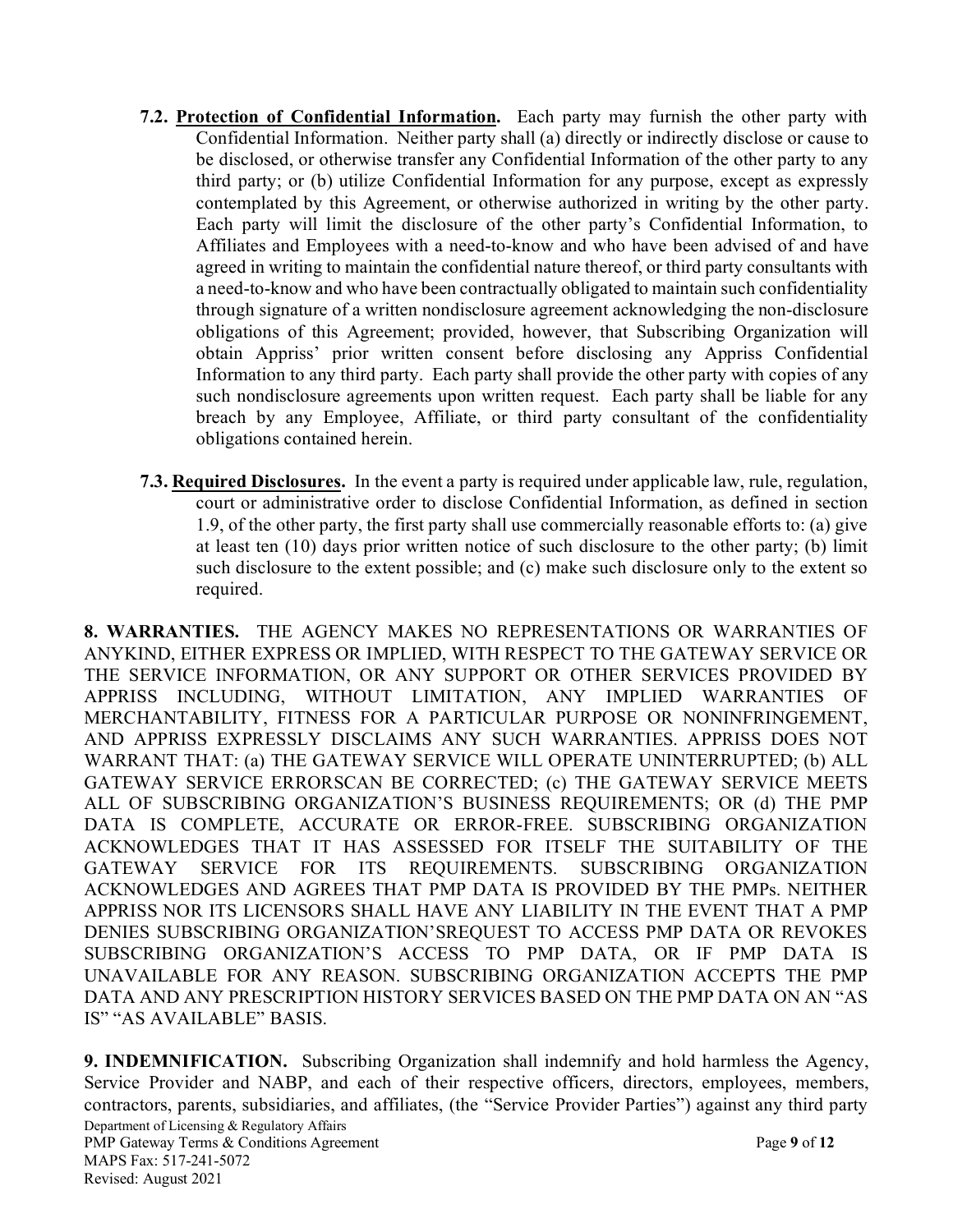claim, including costs and reasonable attorneys' fees, in which any of the Service Provider Parties are named as a result of: (a) the exercise or practice of any right granted hereunder; (b) the breach of any material term or condition of this Agreement by Subscribing Organization, Subscribing Organization employees, agents, contractors, or affiliates, or Authorized Users; (c) any access or use of the Gateway Service or Service Information by Subscribing Organization, any user of Subscribing Organization, Subscribing Organization Employees, agents, contractors, or affiliates, or Authorized Users; (d) any medical services, products or medication offered or sold by Subscribing Organization, Subscribing Organization Employees, agents, contractors, or affiliates, or Authorized Users; (e) any act or omission of negligence or willful misconduct of Subscribing Organization or its affiliates; or (f) violations of applicable law or the Requirements by Subscribing Organization, or Authorized Users, in connection with the performance of this Agreement, including access or use of PMP Data.

**10. LIMITATIONS OF LIABILITY.** THE AGENCY SHALL NOT BE LIABLE IN ANY AMOUNT FORANY DIRECT, SPECIAL, INCIDENTAL, CONSEQUENTIAL, OR INDIRECT DAMAGES, LOSS OF GOODWILL OR BUSINESS PROFITS, WORK STOPPAGE, DATA LOSS, COMPUTER FAILURE ORMALFUNCTION, OR EXEMPLARY OR PUNITIVE DAMAGES, HOWEVER ARISING, EVEN IF ITHAS BEEN ADVISED OF THE POSSIBILITY OF SUCH DAMAGES.

**11. Compliance and HHS Access.** The Subscribing Organization shall make available to the Agency and to the Secretary of the U.S. Department of Health and Human Services any and all internal practices, documentation, books, and records related to the use and disclosure of PHI received from the Agency, or created or received by the Subscribing Organization on behalf of the Agency. Such access is for the purpose of determining the Agency's compliance with HIPAA, regulations promulgated by the United States Department of Health and Human Services, and any amendment thereto. Any noncompliance by the Subscribing Organization with the terms of this Agreement or the privacy and security regulations shall be a breach of this Agreement if the Subscribing Organization knew of the breach and failed to take immediate and reasonable steps to cure the non-compliance. The Subscribing Organization agrees that Agency has the right to immediately terminate this Agreement and seek relief, including the right to contract for replacement service through another entity at the same cost, with the Subscribing Organization responsible for paying any difference in cost, if Agency determines that the Subscribing Organization has violated a material term of the Agreement.

**12. Ownership and Destruction of Information.** The PHI and any related information created or received from or on behalf of Agency is and shall remain the property of the Agency. The Subscribing Organization agrees that it acquires no title in or rights to the information, including any de-identified information. Upon termination of this Agreement, unless otherwise required by law, Subscribing Organization agrees, at the option of Agency, to return or securely destroy all PHI created or received from or on behalf of Agency following 74 FR 19006 Guidance Specifying the Technologies and Methodologies That Render PHI Unusable, Unreadable, or Indecipherable to Unauthorized Individuals for Purposes of the Breach Notification Requirements under Section 13402 of Title XIII. The Subscribing Organization agrees that it will not retain any copies of PHI except as required by law. If PHI is destroyed, the Subscribing Organization agrees to provide Agency with appropriate documentation or certification evidencing such destruction. If return or destruction of all PHI and all copies of PHI is not feasible, the Subscribing Organization agrees to extend the protections of this Agreement to such information for as long as it is maintained and to limit further uses and disclosures to those which make return or destruction in feasible. Termination of this Agreement shall not affect any of its provisions that, by wording or nature, are intended to remain effective and to continue in operation.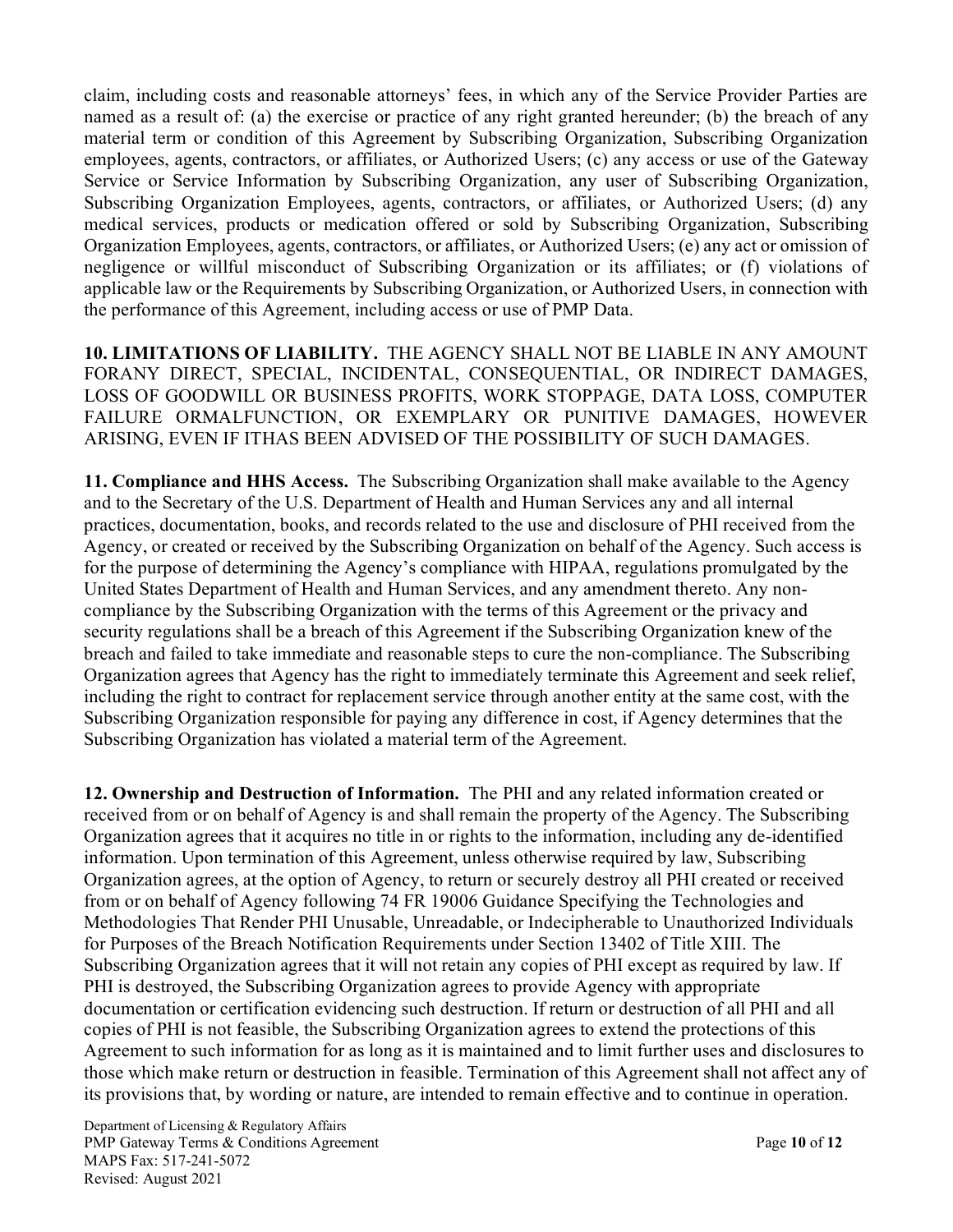# **13. TERM AND TERMINATION.**

- **13.1. Term.** This Agreement shall be effective upon the signature of both parties and shall remain in effect through August 31, 2023 unless other termination actions as set forth herein are initiated. If intending to renew this Agreement, Agency shall give written notice to Subscribing Organization prior to expiration.
- **13.2. Termination.** The Agency may terminate this Agreement if at any time it determines that the Subscribing Organization has violated a material term of this Agreement. In the alternative, the Agency may, at its sole discretion, take any action provided in this Agreement, may suspend this Agreement, or may allow the Subscribing Organization a reasonable period of time to cure before termination, when such action is determined to be in the Agency's best interest. Upon suspension of this Agreement, the Agency may, at its sole discretion, require the Subscribing Organization to comply with the requirements of the above Ownership and Destruction of Information paragraph, in the same manner as though the agreement had been terminated. This paragraph shall in no way alter, amend, limit or change the terms and conditions in this Agreement as they relate to performance of this Agreement, and shall solely relate to violation of the terms of this Agreement.
- **13.3. Effect of Termination.** Upon termination or expiration of this Agreement, (a) use of the Gateway Service will immediately cease; and (b) all obligations concerning such Gateway Service will cease. Within thirty (30) days of the expiration, Subscribing Organization shall destroy all copies of the applicable Gateway Service Documentation, any other Confidential Information, whether such Information is the Agency's or a third party's, and will certify to Appriss that all copies have been destroyed.

**14. Survivorship**. The obligations to safeguard the confidentiality, privacy and security of PHI imposed here in shall survive the termination of this Agreement.

**15. Injunctive Relief**. Notwithstanding any rights or remedies under this Agreement or provided by law, Agency retains all rights to seek injunctive relief to prevent or stop the unauthorized use or disclosure of PHI by the Subscribing Organization, any of its subcontractors or agents, or any third party who has received PHI from the Subscribing Organization.

**16. Binding Effect.** Subject to the limitations on assignment provided elsewhere in this Agreement, the Agreement shall be binding on the parties and their successors, but neither party may assign the Agreement without the prior written consent of the other, which consent shall not be unreasonably withheld. This Agreement will be binding upon and inure to the benefit of the respective successors and assigns of the Agency and the Subscribing Organization.

**17. Ambiguities, Strict Performance and Priorities**. Any ambiguities in this Agreement shall be resolved in favor of an interpretation that promotes compliance with HIPAA, regulations promulgated thereunder and HITECH. Any conflicts in the security and privacy terms and conditions of this agreement with those in this Agreement shall be interpreted to favor of the terms and conditions that promote greater degree of security and privacy. The parties agree that any modifications to those laws shall modify the obligations of the parties hereunder without the need for formal amendment of the Agreement. Any other amendments to this Agreement shall not be effective without the written agreement of both parties. This Agreement will be construed in accordance with the plain meaning of its